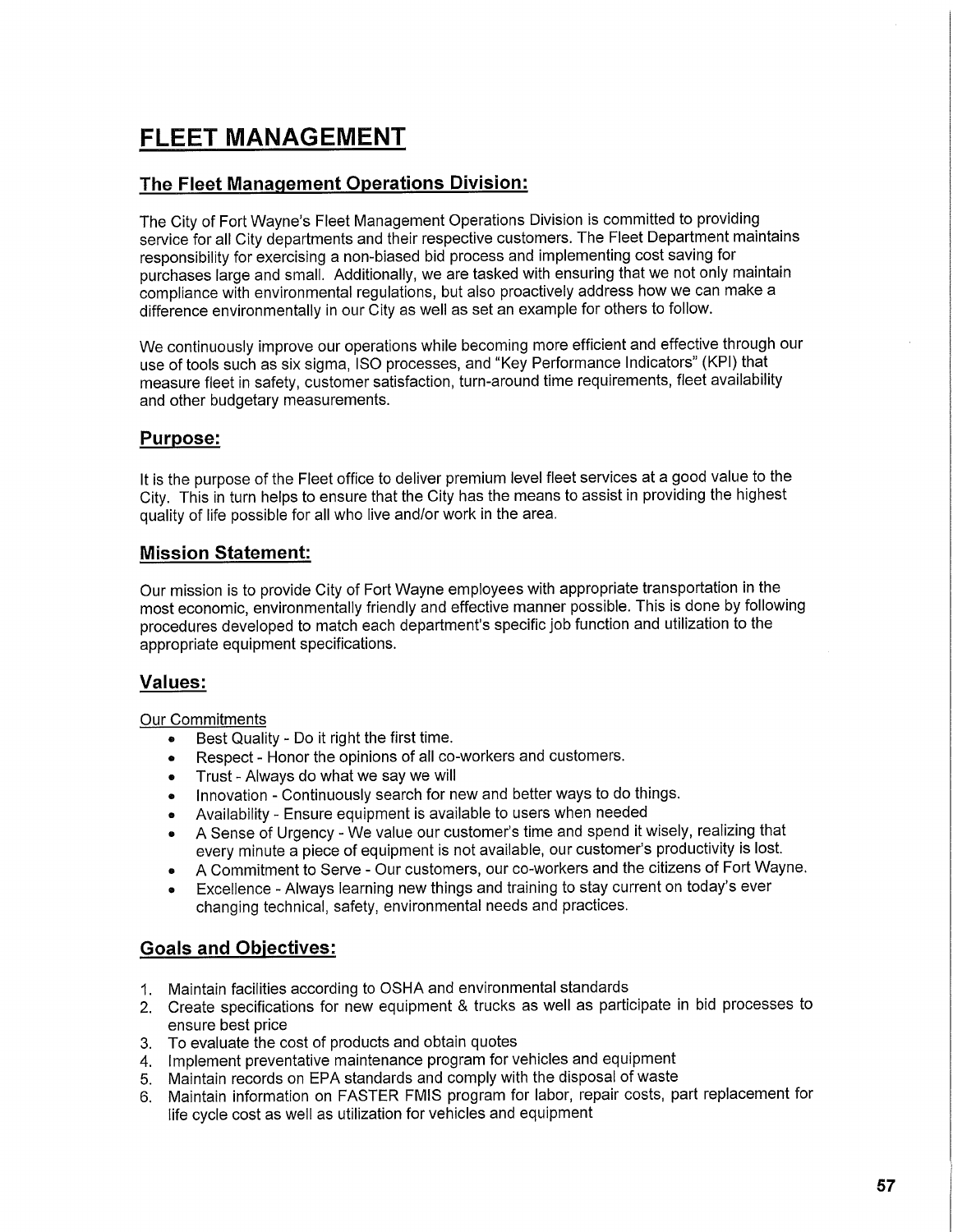- 7. Use Automated Vehicle Locator (AVL) system for proper fleet usage and track additional elements such as idling, equipment usage, and abuse
- 8. Establish a concrete plan for equipment and maintenance facilities
- 9. Educate and train our staff to stay current on today's ever changing technology. Provide training for all team members in technical, safety and environmental practices.

## **Previous year Stats (2012):**

- Fleet size 1850
- Total Fleet miles for 2012 11,063,571
- Average usage 9,556 miles
- Gallons of gas used 736,501
- Gallons of Diesel fuel 307,263
- » Locked gas savings \$78,020 from OPIS plus pricing
- Total Work orders 9,325
- VE count 2.580.5 start of 2012 start of 2013 3,074.48, re-did in 2012 to match actual cost
- City savings on contract pricing \$107,848

### **Fleet Awards:**

- Fleet Director named to the APWA Certified Public Fleet Provisional board
- Fleet Director president of greater Indiana clean Cities
- Fleet Director named fleet manager of the year 2012
- $\bullet$  18  $^{\circ}$  in Government green fleet 2012.
- $\bullet$  19 100 best fleets 2012
- $\bullet$  7  $\degree$  in 100 best fleets 2013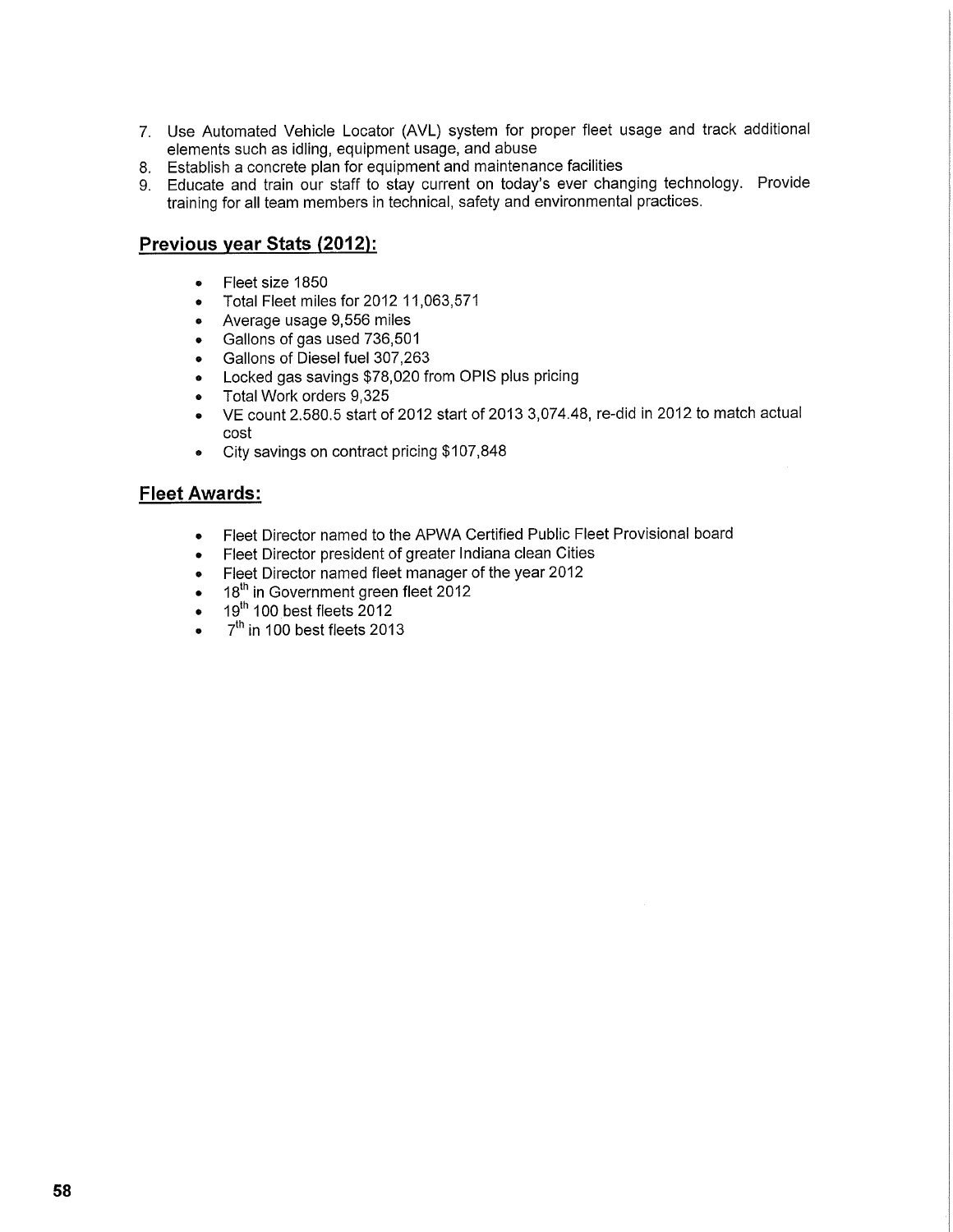|                                     | 2012<br><b>ACTUAL</b> | 2013 ACTUAL<br>THRU<br>30-Jun-2013 | 2013 REVISED<br><b>BUDGET</b> | 2014<br><b>SUBMITTED</b> | \$ INCREASE<br>(DECREASE)<br><b>FROM 2013</b><br><b>REVISED</b> | % CHANGE<br><b>FROM 2013</b><br><b>REV TO 2014</b> |
|-------------------------------------|-----------------------|------------------------------------|-------------------------------|--------------------------|-----------------------------------------------------------------|----------------------------------------------------|
| 5111 TOTAL WAGES                    | 165,088               |                                    | 163,314                       | 166,580                  | 3,266                                                           | 2.00%                                              |
| 5131 PERF - EMPLOYERS SHARE         | 16,109                |                                    | 16,331                        | 18,657                   | 2,326                                                           |                                                    |
| 5132 FICA                           | 11,349                |                                    | 12,494                        | 12,743                   | 249                                                             |                                                    |
| 5134 LIFE MEDICAL & HEALTH INSURAN  | 35,400                |                                    | 35,400                        | 35,400                   |                                                                 |                                                    |
| 5136 UNEMPLOYMENT COMPENSATION      | 160                   |                                    | 163                           | 167                      | 4                                                               |                                                    |
| 5137 WORKERS COMP INSURANCE         | 202                   |                                    | 174                           | 172                      | (2)                                                             |                                                    |
| 513A PERF - EMPLOYEES/PD BY CITY    | 4,833                 |                                    | 4,899                         | 4,997                    | 98                                                              |                                                    |
| <b>Total 5100</b>                   | \$233,141             | \$116,002                          | \$232,775                     | \$238,716                | \$5,941                                                         | 2.55%                                              |
| 5213 COMPUTER SUPPLIES              | 3,261                 |                                    | 2,000                         | 2,000                    |                                                                 |                                                    |
| 5214 SAFETY ITEMS/SUPPLIES          | 251                   |                                    | 400                           | 400                      |                                                                 |                                                    |
| 5219 OTHER OFFICE SUPPLIES          | 2,167                 |                                    | 3,500                         | 3,500                    |                                                                 |                                                    |
| 5231 GASOLINE                       | 2,280,772             |                                    | 2,149,469                     | 2,142,097                | (7, 372)                                                        |                                                    |
| 5232 DIESEL FUEL / FUEL OIL         | 1,017,671             |                                    | 1,022,845                     | 991,438                  | (31, 407)                                                       |                                                    |
| 5239 OTHER GARAGE & MOTOR SUPPLIES  | 2,419                 |                                    | 2,500                         | 2,500                    |                                                                 |                                                    |
| 5246 HOUSEHOLD & CLEANING SUPPLIES  | 572                   |                                    | 1,400                         | 1,400                    |                                                                 |                                                    |
| 5299 OTHER MATERIALS & SUPPLIES     | 49                    |                                    | 4,000                         | 27,500                   | 23,500                                                          |                                                    |
| <b>Total 5200</b>                   | \$3,307,164           | \$1,386,748                        | \$3,186,114                   | \$3,170,835              | (\$15,279)                                                      | $-0.48%$                                           |
| 531K SEMINAR FEES                   | 895                   |                                    | 1,500                         | 1,500                    |                                                                 |                                                    |
| 5322 POSTAGE                        | 124                   |                                    | 100                           | 100                      |                                                                 |                                                    |
| 5323 TELEPHONE & TELEGRAPH          |                       |                                    | 3,000                         | 2,200                    | (800)                                                           |                                                    |
| 5324 TRAVEL EXPENSES                | 3,528                 |                                    |                               | 3,000                    | 3,000                                                           |                                                    |
| 532C CELL PHONE                     | 914                   |                                    | 1,400                         | 1,400                    |                                                                 |                                                    |
| 5332 PUBLIC OF LEGAL NOTICES/ADVTER | 170                   |                                    |                               |                          |                                                                 |                                                    |
| 5342 LIABILITY INSURANCE            | 2,221                 |                                    | 1,935                         | 2,059                    | 124                                                             |                                                    |
| 5351 ELECTRICITY                    | 14,956                |                                    | 17,719                        | 17,719                   |                                                                 |                                                    |
| 5352 NATURAL GAS                    | 14,794                |                                    | 23,471                        | 19,259                   | (4,212)                                                         |                                                    |
| 5353 WATER                          | 4,187                 |                                    | 5,000                         | 5,000                    |                                                                 |                                                    |
| 5359 STORM WATER SEWER              |                       |                                    | 996                           | 996                      |                                                                 |                                                    |
| 5361 CONTRACTED BLDG & STRUCT REPAI | 8,650                 |                                    | 8,000                         | 8,000                    |                                                                 |                                                    |
| 5363 CONTRACTED OTHER EQUIPMT REPAI | 4,193                 |                                    | 3,000                         | 3,000                    |                                                                 |                                                    |
| 5365 JANITORIAL & LAUNDRY SERVICE   | 1,942                 |                                    | 2,002                         | 1,848                    | (154)                                                           |                                                    |
| 5367 MAINT. AGREEMENT - SOFTWARE    | 10,147                |                                    | 12,500                        | 12,500                   |                                                                 |                                                    |
| 536N GARAGE CONTRACT - NONTARGET    | 914,076               |                                    | 540,636                       | 556,816                  | 16,180                                                          |                                                    |
| 536T GARAGE CONTRACT - TARGET       | 2,761,753             |                                    | 3,242,058                     | 3,335,278                | 93,220                                                          |                                                    |
| 5374 OTHER EQUIPMENT RENTAL         | 1,593                 |                                    | 4,000                         | 4,000                    |                                                                 |                                                    |
| 5386 INTEREST PAID - LEASES & LOANS | 613                   |                                    |                               |                          |                                                                 |                                                    |
| 5391 SUBSCRIPTIONS AND DUES         | 4,798                 |                                    | 2,000                         | 4,000                    | 2,000                                                           |                                                    |
| 5392 LICENSES                       | 1,359                 |                                    | 4,000                         | 4,000                    |                                                                 |                                                    |
| 5399 OTHER SERVICES AND CHARGES     | 2,605                 |                                    |                               |                          |                                                                 |                                                    |
| 539B MASTER LEASE                   | 4,603                 |                                    | 9,176                         | 5,258                    | (3,918)                                                         |                                                    |
| <b>Total 5300</b>                   | \$3,758,122           | \$1,598,521                        | \$3,882,493                   | \$3,987,933              | \$105,440                                                       | 2.72%                                              |
|                                     |                       |                                    |                               |                          |                                                                 |                                                    |